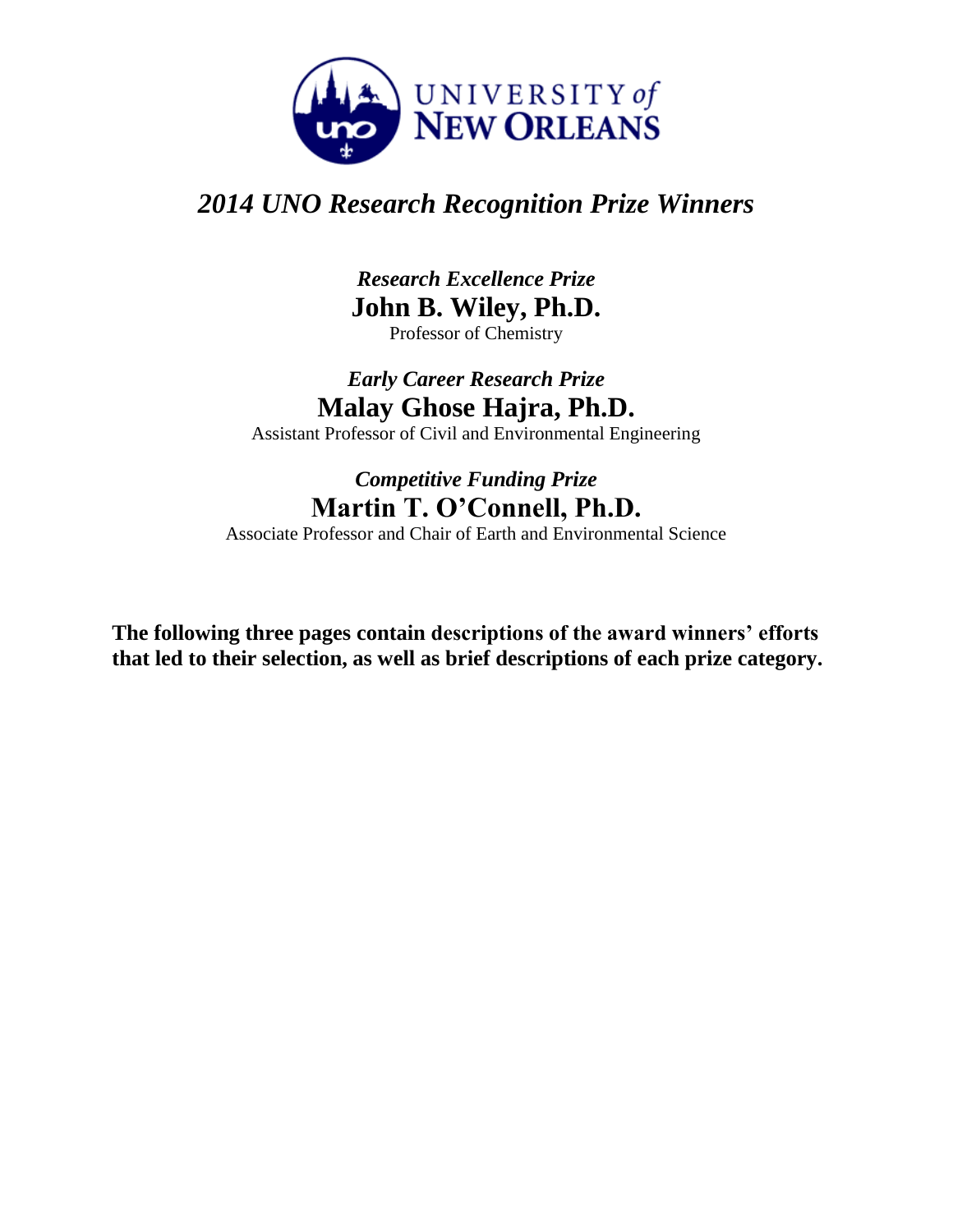# **RESEARCH EXCELLENCE PRIZE**

## **PURPOSE**

The Research Excellence Prize is a recognition for persons who have achieved the rank of Associate Professor or Professor and who have distinguished themselves in their creative and scholarly activities.

## **2014 WINNER**

*John B. Wiley, Ph.D.* began as an Assistant Professor of Chemistry in 1993. He was promoted to Associate Professor in 1999 and to Professor in 2003. In 2005, he received the title of University Research Professor, and in 2012 he has named President's Research Professor. Dr. Wiley has published 116 peer reviewed journal articles. His publications have appeared in top journals such as Journal of the American Chemical Society (JACS), Chemical Communications, Angewandte Chemie-International Edition, Advanced Materials, Chemistry of Materials, Inorganic Chemistry, and Journal of Materials Chemistry. Further his work has been routinely written up in top periodicals – it has been highlighted for example in Materials Today, Nature Nanotechnology, High-Tech Materials Alert, and Institute of Physics' Nanotechweb.org. Additional acclamations have come for his paper "Synthesis of Porous Wires from Directed Assemblies of Spheres," J. Am. Chem. Soc. 2003 where it was one of the top ten "most-accessed" JACS communications in 2003. Dr. Wiley has had numerous and continued grants awarded both as PI and as co-PI. Professor Wiley has been an active and important member of the Advanced Materials Research Institute



(AMRI). As such, he has made considerable contributions to AMRI's success in terms of grant funding, publications, and in building a strong institute. He has also secured numerous Board of Regents Graduate Fellowship grants, allowing the Chemistry Department and the university to increase the number of enrolled and graduating Ph.D. students. Since 2000, Dr. Wiley has had funding via several National Science Foundation (NSF) awards for his work in Topochemical Reaction Strategies. He has also received additional funding through the NSF NIRT program and the NSF ECCS. He has also received extensive funding through DARPA. Dr. Wiley has taken an active role in the Department of Chemistry and AMRI programs to engage young students in research projects. He has hosted several high school and undergraduate research participants since AMRI's summer programs in this area began in 2002. In addition, he frequently hosts undergraduate researchers in his lab during the academic year.

### **BENEFITS**

The prize consists of the public designation of the prize winner, and a one-time fixed price grant award of ten thousand dollars (\$10,000) administered through the Research office. Also, the Vice President for Research and Economic Development and the Provost will work with the winners' chairs and deans to identify external awards and designations for which the winner might be competitive and make efforts to nominate the winner for such awards when possible.

### **CRITERIA**

Nominees for UNO Research Excellence Prize must be associate or full professors in one of the academic departments. Faculty who have received a Research Excellence Prize in the last five years are not eligible. Selection is based on the candidate's outstanding and sustained record of creative and scholarly activity and on his/her status among experts in the respective field.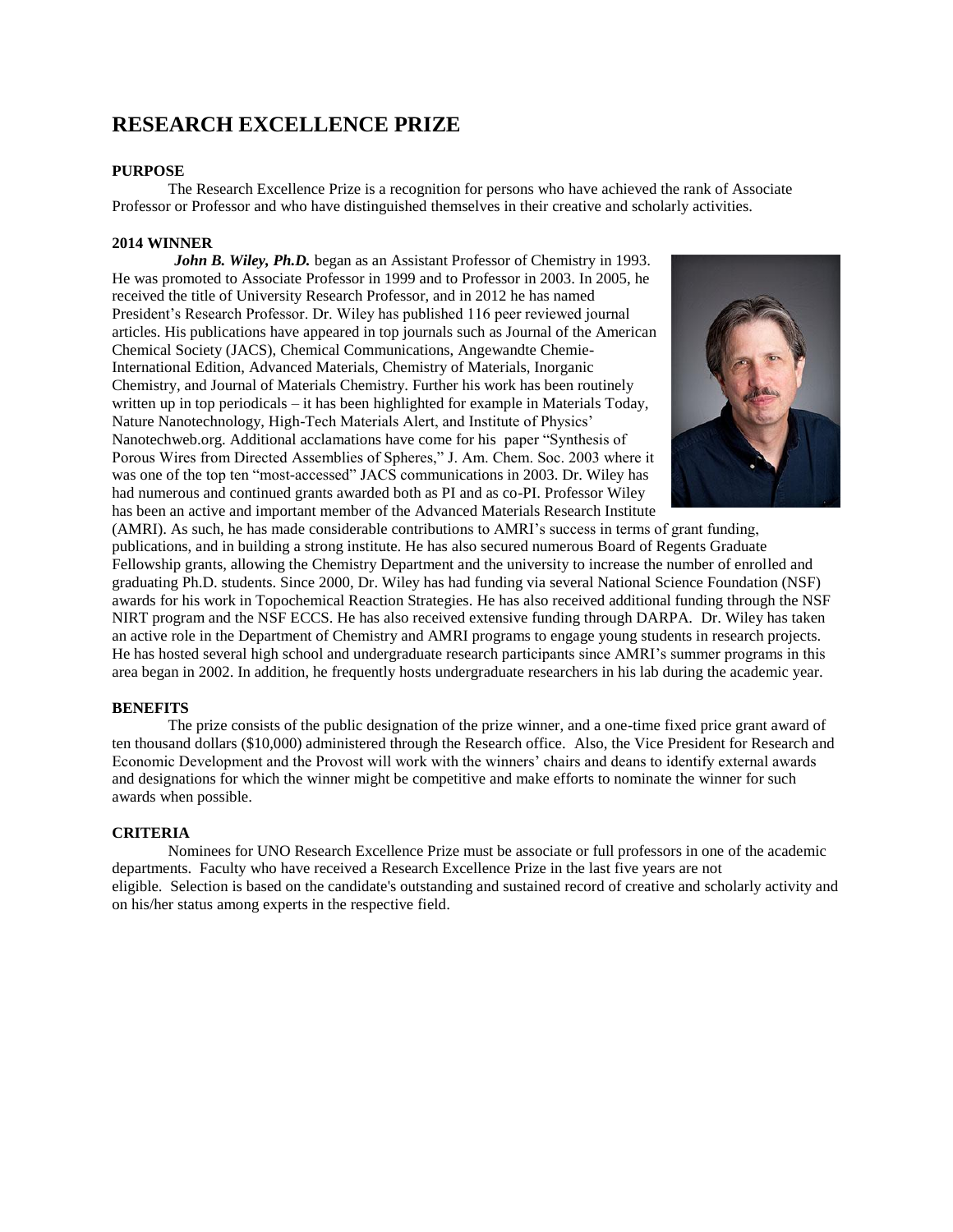# **EARLY CAREER RESEARCH PRIZE**

# **PURPOSE**

The UNO Early Career Research Prize is a recognition for persons who hold the rank of Assistant Professor at the time of their award, and who have distinguished themselves in their creative and scholarly activities.

## **2014 WINNER**

 *Malay Ghose Hajra, Ph.D.* joined the Civil and Environmental Engineering department as a full-time Assistant Professor in Fall 2011. Since then, he has been actively involved in extensive research activities in the areas of geotechnical and geo-environmental engineering. Dr. Ghose Hajra has secured multiple external research



grants from local and regional agencies, including Louisiana Transportation Research Center (LTRC), Louisiana Coastal Protection and Restoration Authority (CPRA), and Louisiana Board of Regents. His recent grants include: "Study of sedimentation characteristics of dredged sediment using column settling test apparatus," "Characterization of Dredged sediment used in

Louisiana coastal restoration and marsh creation projects," "Comparative evaluation of pile set up and axial capacity of driven piles installed using

impact hammer versus vibratory pile driving equipment," "Laboratory evaluation of subsurface soil for coastal restoration projects," and "Laboratory evaluation of organic clay and peat soil characteristics and their significance in levee construction and coastal restoration projects," Dr. Ghose Hajra also encourages undergraduate students to participate in these research activities. Under his supervision, several undergraduate students have published research findings in conference proceedings and given presentations to a professional audience. The results obtained from his research findings are also incorporated in his undergraduate and graduate courses, thereby adding value in classroom teaching and ensuring state-of-the-art knowledge for our students. Dr. Ghose Hajra has authored several technical papers in peer-reviewed journals and conference proceedings. He is an active member of the ASCE Geo-Institute's Engineering Geology and Site Characterization Committee and on the Driven Piles and Sustainability technical committees with Deep Foundation Institute (DFI). As the chair of the Academic Committee at the Institute for Sustainable Infrastructure (ISI), he oversees the development of sustainability related course materials and student credential requirements. Dr. Ghose Hajra also acts as faculty advisor to American Concrete Institute (ACI) – UNO and Engineers without Borders (EWB) – UNO chapters.

### **BENEFITS**

The prize consists of the public designation of the prize winner, and a one-time fixed price grant award of seven thousand five hundred dollars (\$7,500) administered through the Research office. Also, the Vice President for Research and Economic Development and the Provost will work with the winners' chairs and deans to identify external awards and designations for which the winner might be competitive and make efforts to nominate the winner for such awards when possible.

### **CRITERIA**

Nominees for the UNO Early Career Research Prize must be assistant professors at the time of the award in one of the academic departments and must have passed their third-year review. Faculty who have received a prior Early Career Research Prize are not eligible. Selection is based on the candidate's outstanding record of creative and scholarly activity.